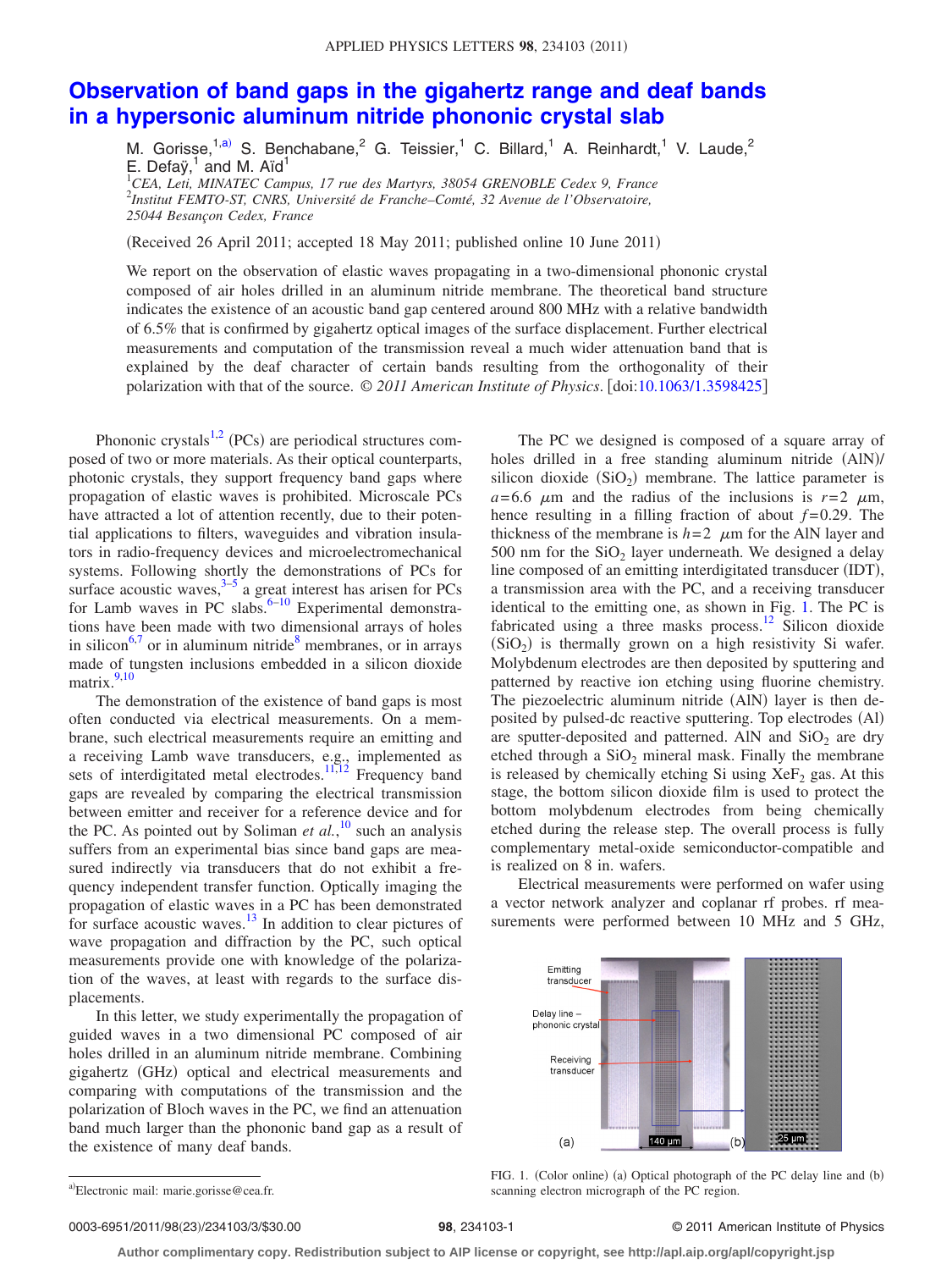<span id="page-1-0"></span>

FIG. 2. (Color online) Electrical measurement of the transmission of guided elastic waves with (solid curve) and without the phononic crystal (dashed curve)

with more accurate frequency steps of 200 kHz between 100 MHz to 2 GHz to optimize the measurement accuracy in this band. A full two-port Short-Open-Load-Thru calibration was done. A semiautomatic rf prober was used to ensure repeatable contact resistance between the different devices.

Electrical transmission curves are shown in Fig. [2](#page-1-0) for reference devices and devices including the PC. To cover the 550 MHz–1.2 GHz frequency band, a set of six devices were measured, due to the limited bandwidth of each IDT. The theoretical band gap extends from 776 MHz to 828 MHz and is indicated by the band on Fig. [2.](#page-1-0) The electrical measurements show an attenuation of the transmission between 600 and 900 MHz, much larger than the expected band gap, as was recently observed.<sup>10</sup> A possible explanation is that the incident waves emitted by the source may not be able to couple into all modes of the PC. $^{14}$  We can still see relatively good transmission below 600 MHz and above 950 MHz, even with regard to the decrease in the signal level that is due to reflection of elastic waves at the entrance and at the exit of the PC.

Optical imaging of the amplitude of out of plane vibrations resulting from the application of a single frequency rf signal onto the emission transducer only was next conducted using a heterodyne laser probe similar to the one described in Ref. [15,](#page-2-13) here, only allowing amplitude detection. An area of 180  $\mu$ m × 40  $\mu$ m hosting the PC was scanned with a lateral scanning step of 1  $\mu$ m in both directions. Results are shown in Fig. [3.](#page-1-1) The measurement at 804 MHz, inside the theoretical band gap, reveals a standing wave between the emitting IDTs and the PC caused by reflection of the Lamb wave propagating in the  $AlN/SiO<sub>2</sub>$  membrane at the PC entrance. The wave is then attenuated inside the PC, the wave amplitude on the other side of the PC structure being almost zero. The profile of the amplitude is plotted in Fig.  $3(c)$  $3(c)$ . An exponential fit provides an attenuation of about 0.53 Np per wavelength. The second measurement, above the theoretical band gap (at 1120 MHz) shows propagation through the PC with low attenuation.

Propagation in the PC was modeled using the finite element method (FEM). The band structure was obtained by applying Bloch periodic conditions at the edges of a unit-cell

<span id="page-1-1"></span>

FIG. 3. (Color online) Optical measurement of the transmission trough a PC at (a) 804 MHz and (b) 1120 MHz. (c) Profile of the amplitude in and above the band gap integrated along y and fit of the attenuation in the PC.

of the PC, hence modeling a perfect infinite PC.<sup>16</sup> The obtained band structure is presented in Figs.  $4(a)$  $4(a)$  and  $4(b)$  and shows a directional phononic band gap extending between 776 MHz and 828 MHz along the  $\Gamma X$  direction. This gap is relatively narrow (6% relative frequency width) due to the low filling fraction (0.29) chosen for ease of fabrication. We further computed the acoustic transmission using FEM. We forced an arbitrary displacement closely reproducing the polarization of the Lamb wave excited by the emitting IDT  $(S_0 \text{ mode})$  at the edge of a supercell composed of a row of 10 elementary cells of the PC, and performed a harmonic simulation. Perfectly matched layers were added at the edges of the computation domain to absorb outgoing waves without causing noticeable reflection. The theoretical acoustic transmission is presented in Fig.  $4(c)$  $4(c)$  along with the measured electrical transmission. The measured transmission is calculated by subtracting the reference signal to the PC signal, which causes the positive transmission. A rather good agreement between experiment and theory is observed. In particular, the occurrence of a wide attenuation band extending between 600 and 900 MHz is confirmed by the computed transmission.

In order to explain the difference between the band gap expected from the band diagram and the attenuation band observed in the transmission spectrum, we point at the polarization of waves guided in the membrane. First, the incident  $S_0$  Lamb wave with elliptical polarization in the sagittal plane cannot couple into all Bloch modes of the PC. Second, mode conversions occurring at the boundaries of the PC may excite not only the  $S_0$  mode, but also the  $A_0$  and  $SH_0$  modes which are little or not piezoelectrically coupled, and are thus "electrically invisible." In addition the  $SH_0$  mode, with ideally no vertical displacement cannot be detected by laser interferometry and thus should not appear in the optical scans shown in Fig. [3.](#page-1-1)

We plot in Fig.  $4(a)$  $4(a)$  the band structure with indication of the dominant polarization for each Bloch mode. This dominant polarization represents the direction of the largest dis-